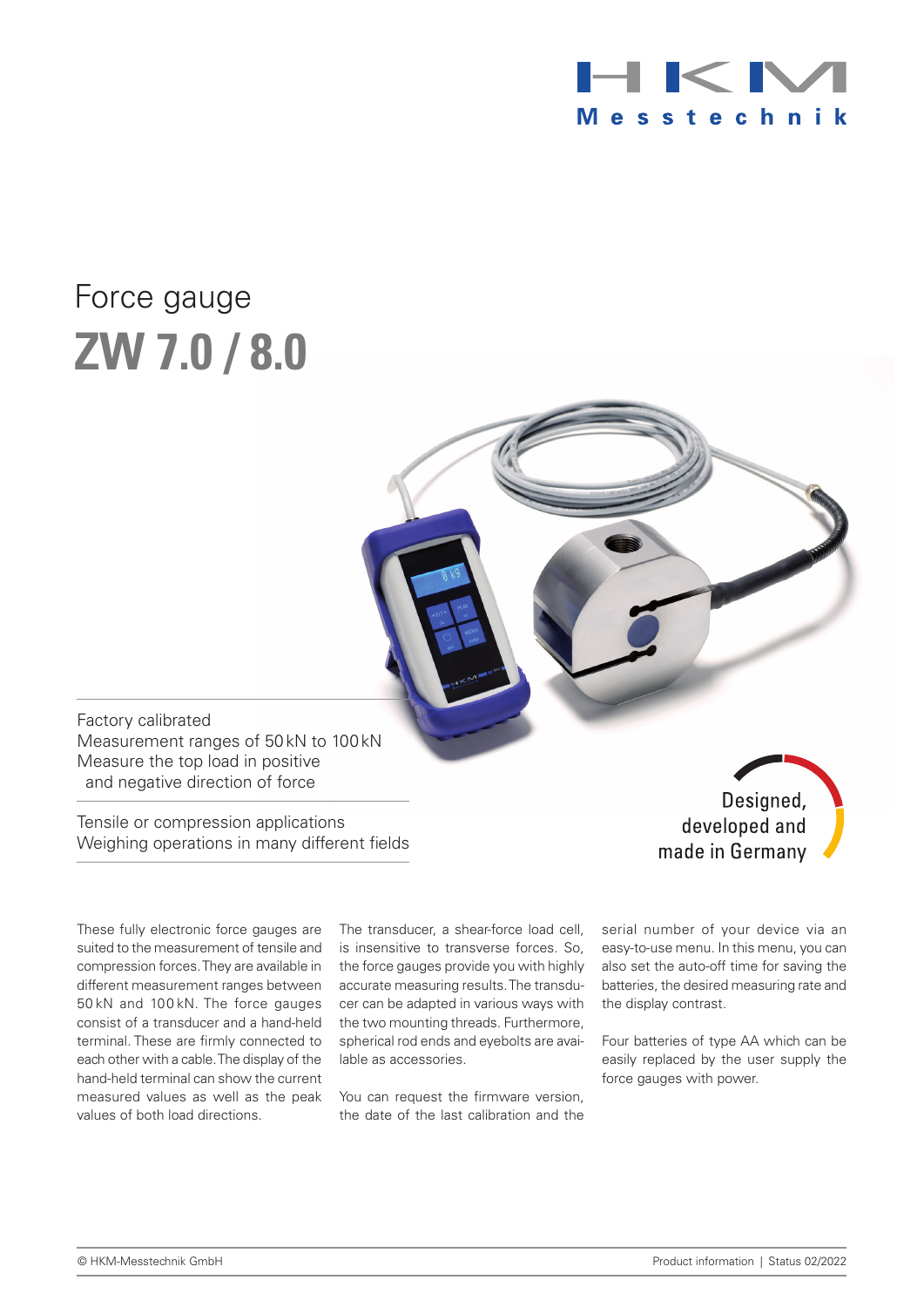

### Technical data

| Type                                    | ZW 7.0 / 50 kN                                             | ZW7.0 / 80 kN                                    | ZW8.0 / 100 kN                                  |
|-----------------------------------------|------------------------------------------------------------|--------------------------------------------------|-------------------------------------------------|
| Nominal load [kN]                       | 50                                                         | 80                                               | 100                                             |
| Overload                                | 1.2 x nominal load                                         |                                                  |                                                 |
| Display                                 | 12 digits, 2 lines                                         |                                                  |                                                 |
| Sensitivity/display increments* [kN]    | 0,01                                                       | 0,1                                              | 0,1                                             |
| Accuracy                                | $\pm 0.25$ % f.s. ** (under tension <i>or</i> compression) |                                                  |                                                 |
| Operating temperature                   | $0^{\circ}$ C to +50 $^{\circ}$ C                          |                                                  |                                                 |
| Storage temperature                     | $-20^{\circ}$ C to +70 $^{\circ}$ C                        |                                                  |                                                 |
| Measuring rate                          | configurable: 10, 20 or 100 Hz                             |                                                  |                                                 |
| Power supply                            | 4 x battery type AA                                        |                                                  |                                                 |
| Operating time                          | >8h continuous operation                                   |                                                  |                                                 |
| Auto off time                           | configurable: 8, 30, 60 min / off                          |                                                  |                                                 |
| Dimensions of the transducer [mm]       | L 108 x W 54 x H 108                                       | L 108 x W 54 x H 108                             | L 120 x W 80 x H 120                            |
| Mounting thread                         | $2 \times M24 \times 2$                                    | $2 \times M24 \times 2$                          | $2 \times M30 \times 2$                         |
| Hand terminal's dimensions [mm]         | L 145 x W 78 x H 44                                        |                                                  |                                                 |
| Material of the transducer              | Steel, electropolished                                     |                                                  |                                                 |
| Housing of the hand terminal            | ABS                                                        |                                                  |                                                 |
| Total weight (without accessoires) [kg] | 3.5                                                        | 3.5                                              | 7.1                                             |
| Cable                                   | FDCP plus 4 x 0.25 mm <sup>2</sup> , length 5 m            | FDCP plus 4 x 0.25 mm <sup>2</sup> , length 10 m | FDCP plus 4 x 0.25 mm <sup>2</sup> , length 5 m |
| Protection class of the transducer      | IP 67                                                      |                                                  |                                                 |
| Protection class of the hand terminal   | <b>IP 40</b>                                               |                                                  |                                                 |
| * other sensitivities on request        |                                                            |                                                  |                                                 |
| ** $f.s. = full scale value$            |                                                            |                                                  |                                                 |

Calibration

- » Factory calibrated
- » Under tension and/or compression
- » Display in kN

» Optional: ISO or DAkkS calibration

#### Options

» Mechanical overload protection for compression loads